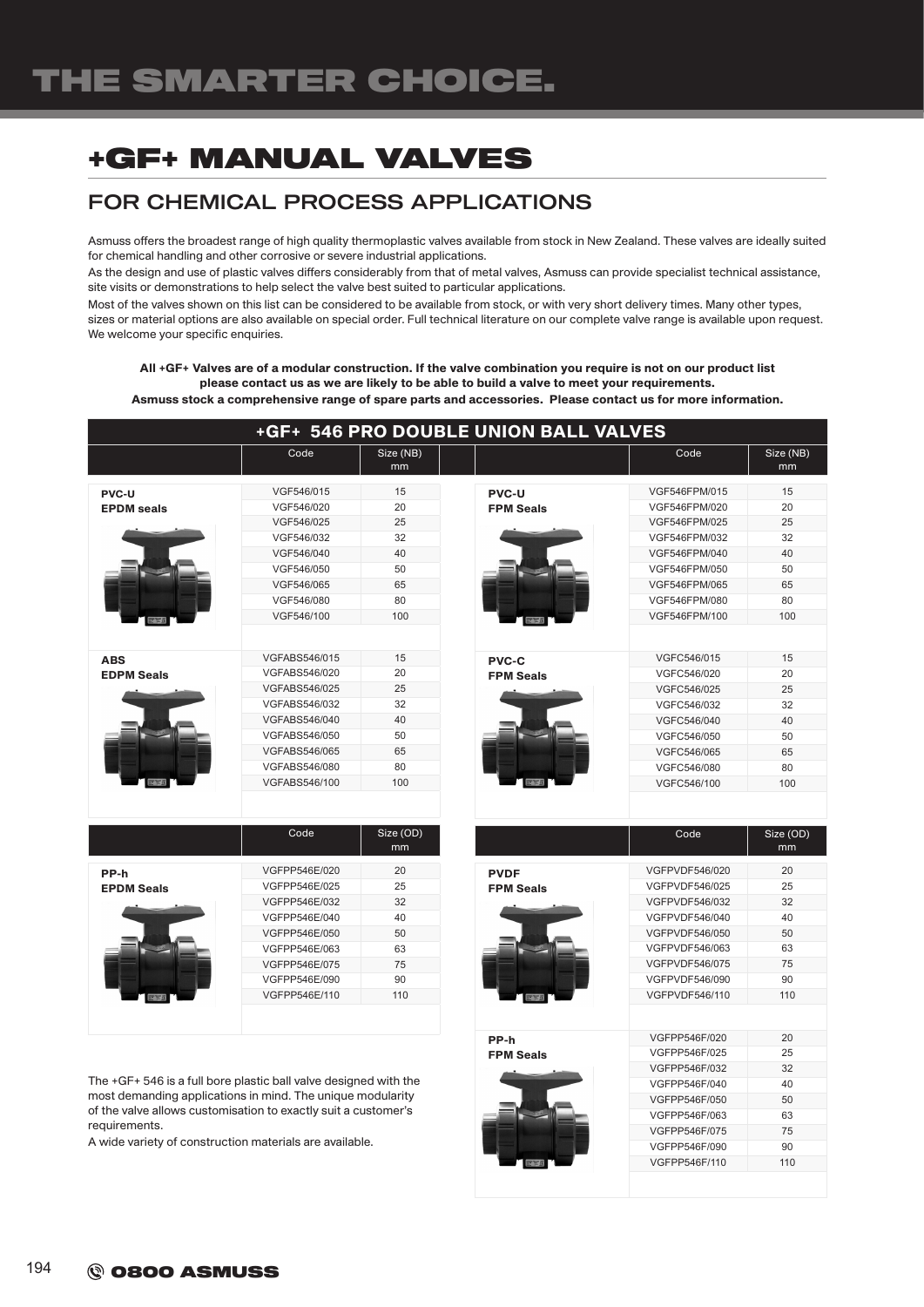

### FOR CHEMICAL PROCESS APPLICATIONS

| <b>+GF+ 542 BALL VALVES</b> |            |                             |                         |               |                 |  |
|-----------------------------|------------|-----------------------------|-------------------------|---------------|-----------------|--|
|                             | Code       | Size (NB)<br>m <sub>m</sub> |                         | Code          | Size (NB)<br>mm |  |
| 542 Ball Valve              | VGF542/015 | 15                          | 542 Ball Valve          | VGF542FPM/015 | 15              |  |
| <b>PVC-U, EPDM Seals</b>    | VGF542/020 | 20                          | <b>PVC-U, FPM Seals</b> | VGF542FPM/020 | 20              |  |
|                             | VGF542/025 | 25                          |                         | VGF542FPM/025 | 25              |  |
| $\frac{1}{2}$               | VGF542/032 | 32                          | 1000                    | VGF542FPM/032 | 32              |  |
|                             | VGF542/040 | 40                          |                         | VGF542FPM/040 | 40              |  |
|                             | VGF542/050 | 50                          |                         | VGF542FPM/050 | 50              |  |
|                             |            |                             |                         |               |                 |  |

| +GF+ 546 PRO VENTED BALL VALVES |      |                 |  |  |      |                 |  |
|---------------------------------|------|-----------------|--|--|------|-----------------|--|
|                                 | Code | Size (NB)<br>mm |  |  | Code | Size (NB)<br>mm |  |

Based on Georg Fischer's premium ball valve series, the vented ball valve is designed for applications such as chlorinated water, water where bleach (sodium hypochlorite solutions) is present, and other applications where liquids requiring out-gassing exist.\* The special vent on one side of the ball allows for pressure to be released back into the closed system. This helps prevent potentially dangerous pressure from building up inside the valve. Since the valve is based on the type 546 series, virtually all of the same accessories are available.

\*Chemical applications vary from system to system. Issues such as concentration, temperature, and pressure all play a role. It is the responsibility of the individual user to verify compatibility and recommend every application be verified and tested by internal experts or a third party.

|                              |             | ---<br>$\cdots$<br>mm |
|------------------------------|-------------|-----------------------|
| <b>546 Vented Ball Valve</b> | VGF546V/015 | 15                    |
| PVC-U, EPDM Seals            | VGF546V/020 | 20                    |
|                              | VGF546V/025 | 25                    |
|                              | VGF546V/032 | 32                    |
|                              | VGF546V/040 | 40                    |
|                              | VGF546V/050 | 50                    |
|                              |             |                       |

|                    | Code       | Size (NB)<br>mm |                                                                                                                                                                                                                                                                                                                                                                                                                  | Code                   | Size (NB)<br>mm |
|--------------------|------------|-----------------|------------------------------------------------------------------------------------------------------------------------------------------------------------------------------------------------------------------------------------------------------------------------------------------------------------------------------------------------------------------------------------------------------------------|------------------------|-----------------|
| 523 Metering Valve | VGF523/010 | 10              | <b>Control Ball: Optional Feature</b>                                                                                                                                                                                                                                                                                                                                                                            |                        |                 |
| PVC-U, EPDM Seals  | VGF523/015 | 15              | The Type 546 Control Ball is a keyed design and is available in<br>PVC, CPVC, PP and PVDF. This ball is designed for applications<br>requiring flow control. The keyed orifice provides a nearly linear<br>flow characteristic curve and is superior to V-notch designs.<br>This ball is not bidirectional. The required installation direction<br>is to have the keyed orifice downstream. The Type 546 Control |                        |                 |
|                    |            |                 | Ball can be added to any Type 546 Ball Valve within the available<br>size range.                                                                                                                                                                                                                                                                                                                                 |                        |                 |
|                    |            |                 | <b>546 Linear Control Valve</b>                                                                                                                                                                                                                                                                                                                                                                                  | 161491032              | 15              |
|                    |            |                 | <b>Ball Only</b>                                                                                                                                                                                                                                                                                                                                                                                                 | 161491034<br>161491037 | 25<br>50        |

The +GF+323 Metering Valve is for fine throttling in low flow applications . Indicator permits pre-determined flow rates to be duplicated.

control and throttling of flows in sizes up to 50. The specially designed to give a linear correlation between the angle of the handle and flow rate.

All +GF+ Valves are of a modular construction. If the valve combination you require is not on our product list please contact us as we are likely to be able to build a valve to meet your requirements.

Asmuss stock a comprehensive range of spare parts and accessories. Please contact us for more information.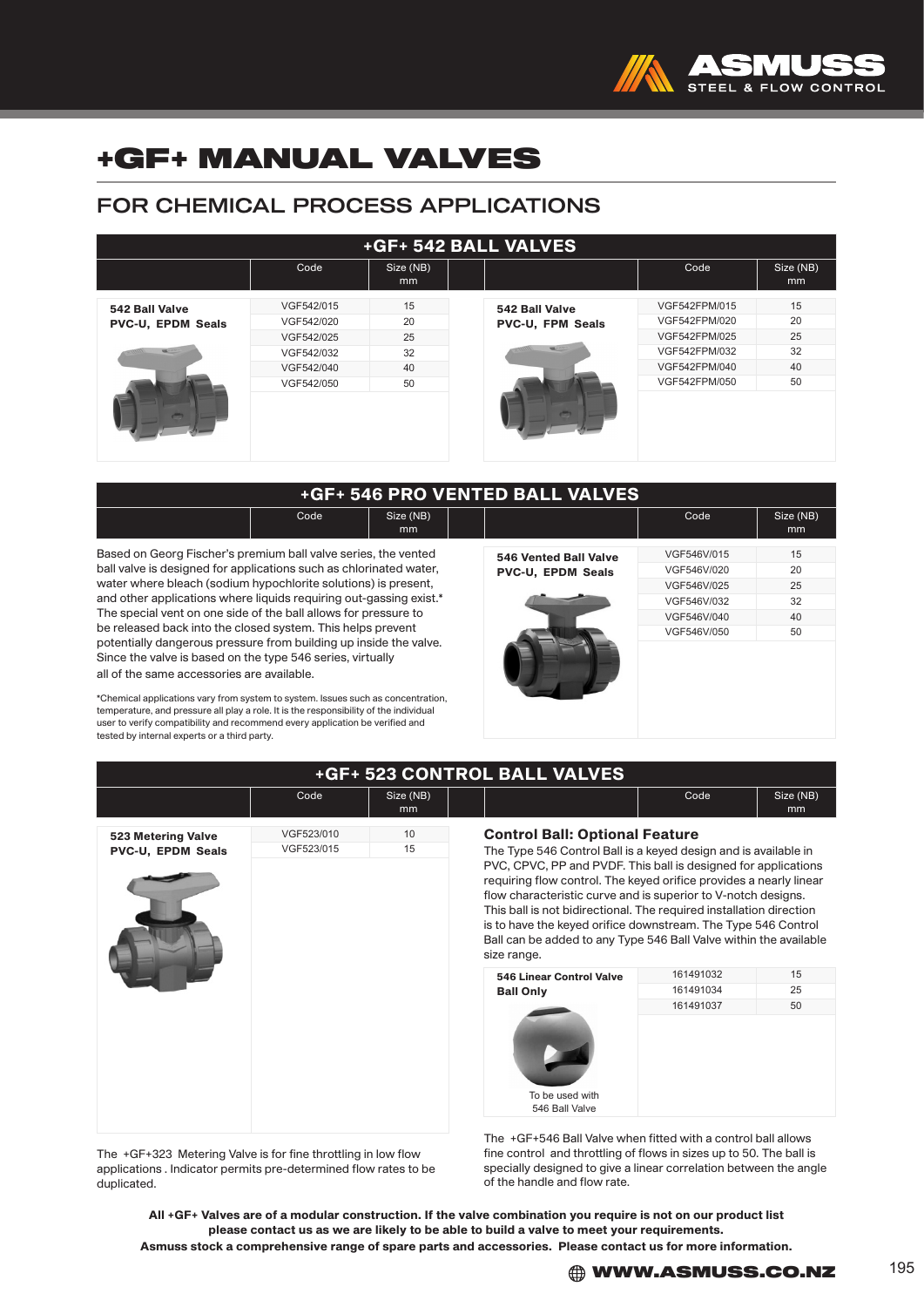### FOR CHEMICAL PROCESS APPLICATIONS

|                                                 |                                                                                                                                                                |                                                     | +GF+ 561 CONE CHECK VALVES                                                                                                                                                                                                                                                                                                                                                                                                           |                                                                                                                                                                         |                                                     |
|-------------------------------------------------|----------------------------------------------------------------------------------------------------------------------------------------------------------------|-----------------------------------------------------|--------------------------------------------------------------------------------------------------------------------------------------------------------------------------------------------------------------------------------------------------------------------------------------------------------------------------------------------------------------------------------------------------------------------------------------|-------------------------------------------------------------------------------------------------------------------------------------------------------------------------|-----------------------------------------------------|
|                                                 | Code                                                                                                                                                           | Size (NB)<br>mm                                     |                                                                                                                                                                                                                                                                                                                                                                                                                                      | Code                                                                                                                                                                    | Size (NB)<br>mm                                     |
| 561 Cone Check<br><b>PVC, EPDM Seals</b>        | VGF561/015<br>VGF561/020<br>VGF561/025<br>VGF561/032<br>VGF561/040<br>VGF561/050                                                                               | 15<br>20<br>25<br>32<br>40<br>50                    | <b>561 Cone Check</b><br><b>PP, EPDM Seals</b>                                                                                                                                                                                                                                                                                                                                                                                       | VGFPP561/020<br>VGFPP561/025<br>VGFPP561/032<br>VGFPP561/040<br>VGFPP561/050<br>VGFPP561/063                                                                            | 20<br>25<br>32<br>40<br>50<br>63                    |
|                                                 | VGF561/065<br>VGF561/080<br>VGF561/100                                                                                                                         | 65<br>80<br>100                                     |                                                                                                                                                                                                                                                                                                                                                                                                                                      | VGFPP561/075<br>VGFPP561/090<br>VGFPP561/110                                                                                                                            | 75<br>90<br>110                                     |
| <b>561 Cone Check</b><br><b>PVC, FPM Seals</b>  | VGF561FPM/015<br>VGF561FPM/020<br>VGF561FPM/025<br>VGF561FPM/032<br>VGF561FPM/040<br>VGF561FPM/050<br>VGF561FPM/065<br>VGF561FPM/080<br>VGF561FPM/100          | 15<br>20<br>25<br>32<br>40<br>50<br>65<br>80<br>100 | <b>561 Cone Check</b><br>PP, FPM Seals                                                                                                                                                                                                                                                                                                                                                                                               | VGFPP561FPM/020<br>VGFPP561FPM/025<br>VGFPP561FPM/032<br>VGFPP561FPM/040<br>VGFPP561FPM/050<br>VGFPP561FPM/063<br>VGFPP561FPM/075<br>VGFPP561FPM/090<br>VGFPP561FPM/110 | 20<br>25<br>32<br>40<br>50<br>63<br>75<br>90<br>100 |
| <b>561 Cone Check</b><br><b>ABS, EPDM Seals</b> | VGFABS561/015<br>VGFABS561/020<br><b>VGFABS561/025</b><br>VGFABS561/032<br>VGFABS561/040<br>VGFABS561/050<br>VGFABS561/065<br>VGFABS561/080<br>VGFABS561/100   | 15<br>20<br>25<br>32<br>40<br>50<br>65<br>80<br>100 | <b>561 Cone Check</b><br><b>PVDF, FPM Seals</b>                                                                                                                                                                                                                                                                                                                                                                                      | VGFPVDF561FPM/020<br>VGFPVDF561FPM/025<br>VGFPVDF561FPM/032<br>VGFPVDF561FPM/040<br>VGFPVDF561FPM/050<br>VGFPVDF561FPM/063                                              | 20<br>25<br>32<br>40<br>50<br>63                    |
| 561 Cone Check<br><b>CPVC, FPM Seals</b>        | VGFC561FPM/015<br>VGFC561FPM/020<br>VGFC561FPM/025<br>VGFC561FPM/032<br>VGFC561FPM/040<br>VGFC561FPM/050<br>VGFC561FPM/065<br>VGFC561FPM/080<br>VGFC561FPM/100 | 15<br>20<br>25<br>32<br>40<br>50<br>65<br>80<br>100 | The new streamlined check cone and the refined geometry<br>provide for a significantly improved flow compared to valves<br>with a check ball, without compromising functionality or leak-<br>tightness.<br>The self-closing mechanism operates autonomously, without any<br>other energy source with a minimal line pressure.<br>The wide range of connecting options means easy integration of<br>the valves in all piping systems. |                                                                                                                                                                         |                                                     |

- Any installation position is possible thanks to the spring.
- The 562 check valve is equipped with a spring mechanism and closes tightly even without a water column. Thanks to this new design feature, the valve can be built in either vertically or horizontally.
- A full range of material and seal options available. Springs available in Stainless Steel, Nimonic 90 & Nimonic 90 Halar Coated.
- Price on application

|               |                          | Code       | Size (NB)<br>mm |
|---------------|--------------------------|------------|-----------------|
|               |                          |            |                 |
| he spring.    | 562 Spring Check         | VGF562/015 | 15              |
| mechanism     | <b>PVC-U, EPDM Seals</b> | VGF562/020 | 20              |
| າ. Thanks     |                          | VGF562/025 | 25              |
| ilt in either |                          | VGF562/032 | 32              |
|               |                          | VGF562/040 | 40              |
| ble. Springs  |                          | VGF562/050 | 50              |
| nic 90 Halar  |                          | VGF562/080 | 80              |
|               | Standard offers SS 204   | VGF562/100 | 100             |
|               |                          |            |                 |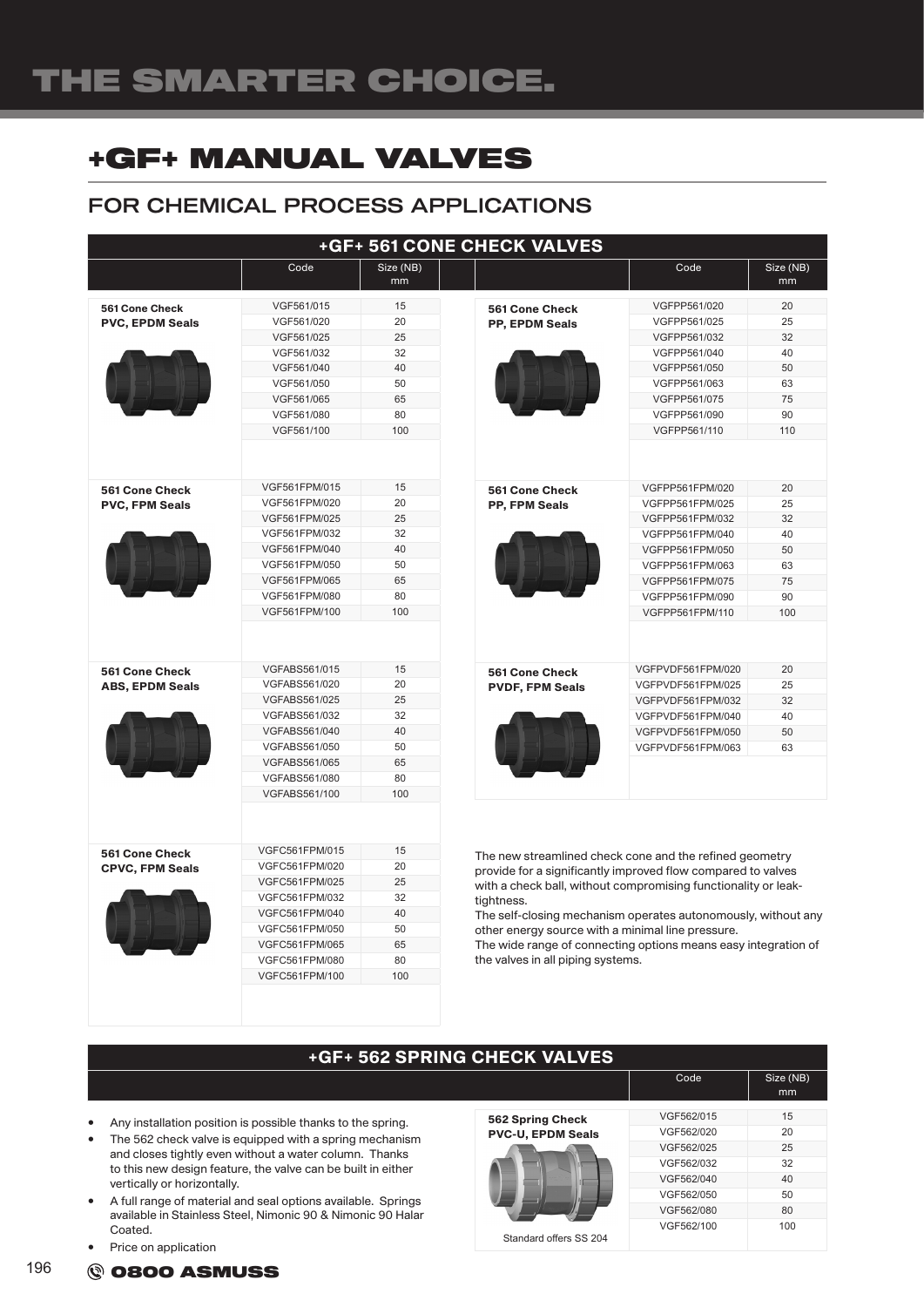

### FOR CHEMICAL PROCESS APPLICATIONS

|                                              | +GF+ 543 3 - WAY BALL VALVES |                 |                         |                       |                 |  |
|----------------------------------------------|------------------------------|-----------------|-------------------------|-----------------------|-----------------|--|
|                                              | Code                         | Size (NB)<br>mm |                         | Code                  | Size (NB)<br>mm |  |
| <b>PVC-U</b>                                 | VGF543/015                   | 15              | <b>PVC-U</b>            | VGF543T/015           | 15              |  |
| <b>Horizontal/ LPort</b>                     | VGF543/020                   | 20              | <b>Horizontal/TPort</b> | VGF543T/020           | 20              |  |
| <b>EPDM Seals</b>                            | VGF543/025                   | 25              | <b>EPDM Seals</b>       | VGF543T/025           | 25              |  |
|                                              | VGF543/032                   | 32              |                         | VGF543T/032           | 32              |  |
|                                              | VGF543/040                   | 40              |                         | VGF543T/040           | 40              |  |
|                                              | VGF543/050                   | 50              |                         | VGF543T/050           | 50              |  |
| <b>PVC-C</b>                                 | VGFC543FPM/015               | 15              | <b>PVC-C</b>            | VGFC543TFPM/015       | 15              |  |
| <b>Horizontal/ LPort</b>                     | VGFC543FPM/020               | 20              | <b>Horizontal/TPort</b> | VGFC543TFPM/020       | 20              |  |
| <b>FPM Seals</b>                             | VGFC543FPM/025               | 25              | <b>FPM Seals</b>        | VGFC543TFPM/025       | 25              |  |
|                                              | VGFC543FPM/032               | 32              |                         | VGFC543TFPM/032       | 32              |  |
|                                              | VGFC543FPM/040               | 40              |                         | VGFC543TFPM/040       | 40              |  |
|                                              | VGFC543FPM/050               | 50              |                         | VGFC543TFPM/050       | 50              |  |
|                                              |                              |                 |                         |                       |                 |  |
| <b>ABS</b>                                   | <b>VGFABS543/015</b>         | 15              | <b>ABS</b>              | <b>VGFABS543T/015</b> | 15              |  |
| <b>Horizontal/LPort</b><br><b>EPDM Seals</b> | VGFABS543/020                | 20              | <b>Horizontal/TPort</b> | VGFABS543T/020        | 20              |  |
|                                              | VGFABS543/025                | 25              | <b>EPDM Seals</b>       | VGFABS543T/025        | 25              |  |
|                                              | VGFABS543/032                | 32              |                         | VGFABS543T/032        | 32              |  |
|                                              | VGFABS543/040                | 40              |                         | VGFABS543T/040        | 40              |  |
|                                              | VGFABS543/050                | 50              |                         | VGFABS543T/050        | 50              |  |
|                                              | Code                         | Size (OD)<br>mm |                         | Code                  | Size (OD)<br>mm |  |
| PP-h                                         | VGFPP543/020                 | 20              | PP-h                    | VGFPP543T/020         | 20              |  |
| <b>Horizontal/ LPort</b>                     | VGFPP543/025                 | 25              | <b>Horizontal/TPort</b> | VGFPP543T/025         | 25              |  |
| <b>EPDM Seals</b>                            | VGFPP543/032                 | 32              | <b>EPDM Seals</b>       | VGFPP543T/032         | 32              |  |
|                                              | VGFPP543/040                 | 40              |                         | VGFPP543T/040         | 40              |  |
|                                              | VGFPP543/050                 | 50              |                         | VGFPP543T/050         | 50              |  |
|                                              | VGFPP543/063                 | 63              |                         | VGFPP543T/063         | 63              |  |
|                                              |                              |                 |                         |                       |                 |  |
| PP-h                                         | VGFPP543FPM/020              | 20              | PP-h                    | VGFPP543TFPM/020      | 20              |  |
| <b>Horizontal/ LPort</b>                     | VGFPP543FPM/025              | 25              | <b>Horizontal/TPort</b> | VGFPP543TFPM/025      | 25              |  |
| <b>FPM Seals</b>                             | VGFPP543FPM/032              | 32              | <b>FPM Seals</b>        | VGFPP543TFPM/032      | 32              |  |
|                                              | VGFPP543FPM/040              | 40              |                         | VGFPP543TFPM/040      | 40              |  |
|                                              | VGFPP543FPM/050              | 50              |                         | VGFPP543TFPM/050      | 50              |  |
|                                              | VGFPP543FPM/063              | 63              |                         | VGFPP543TFPM/063      | 63              |  |

The new +GF+ 543 Ball Valve (replacing the 343 model) provides quality, flexibility and reliability in both horizontal and vertical versions. The horizontal version come with an L or T port and is available in PVC-U,PVC-C, ABS, PP-h and PVDF. The vertical version is available in PVC-U and ABS with a metric solvent cement spigot as the third outlet. Diverter balls are also an additional option.

All +GF+ Valves are of a modular construction. If the valve combination you require is not on our product list please contact us as we are likely to be able to build a valve to meet your requirements. Asmuss stock a comprehensive range of spare parts and accessories. Please contact us for more information.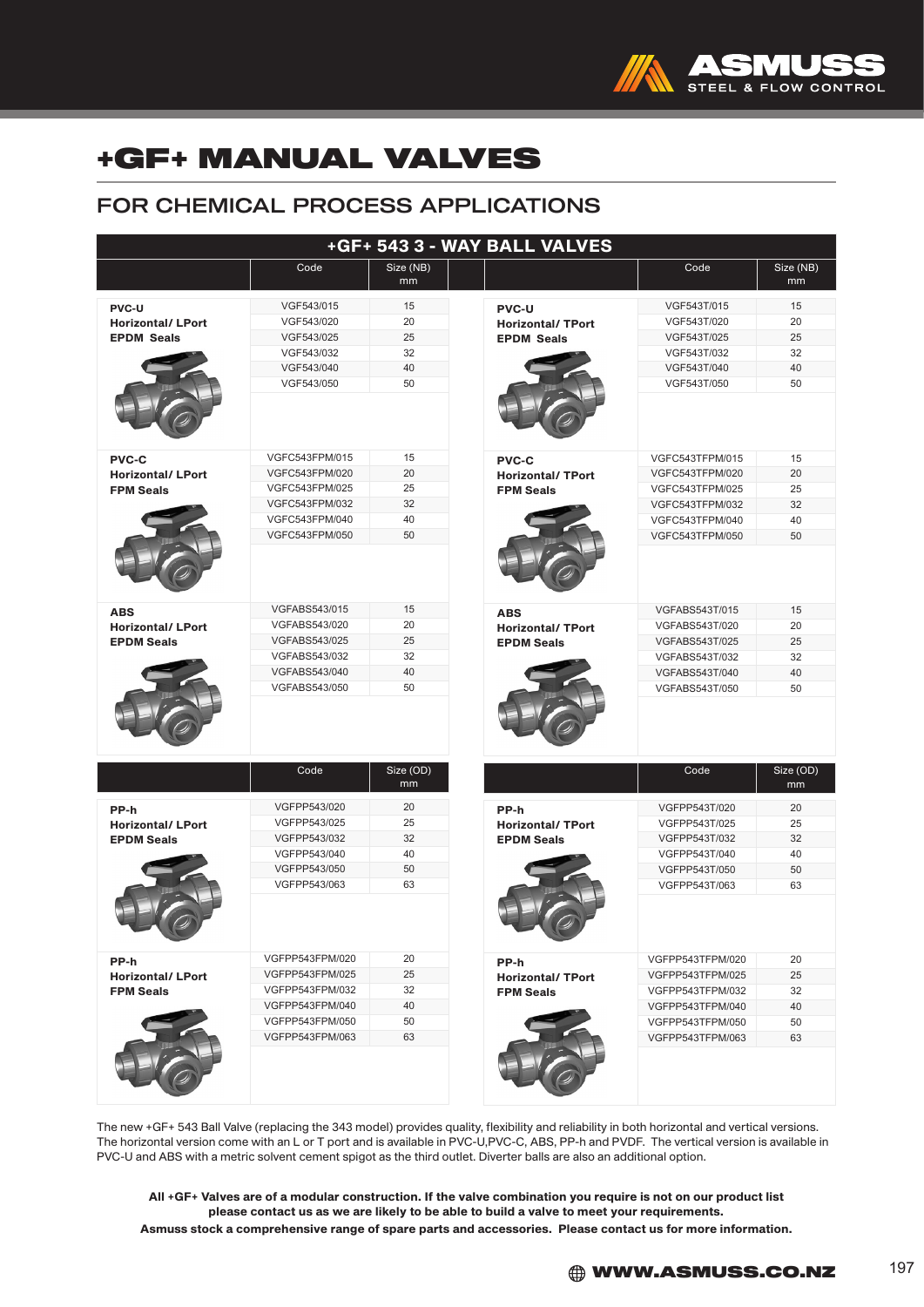### FOR CHEMICAL PROCESS APPLICATIONS

|                                                                                                                                       | <b>+GF+ 591 VENT &amp; BLEED VALVES</b> |                 |                                          |                                |                 |  |
|---------------------------------------------------------------------------------------------------------------------------------------|-----------------------------------------|-----------------|------------------------------------------|--------------------------------|-----------------|--|
|                                                                                                                                       | Code                                    | Size (OD)<br>mm |                                          | Code                           | Size (OD)<br>mm |  |
| Type 591 Valve                                                                                                                        | VGF591E/015                             | 15              | PPH 591 Valve                            | VGFPP591E/020                  | 20              |  |
| <b>PVC / EPDM</b><br><b>Socket and NPT Ends</b>                                                                                       | VGF591E/020<br>VGF591E/025              | 20<br>25        | PP-h / EPDM<br><b>Socket Fusion Ends</b> | VGFPP591E/025<br>VGFPP591E/032 | 25<br>32        |  |
|                                                                                                                                       | VGF591E/032                             | 32              |                                          | VGFPP591E/040                  | 40              |  |
|                                                                                                                                       | VGF591E/040<br>VGF591E/050              | 40<br>50        |                                          | VGFPP591E/050<br>VGFPP591E/063 | 50<br>63        |  |
|                                                                                                                                       | *VGF591E/065<br>*VGF591E/080            | 65<br>80        |                                          |                                |                 |  |
|                                                                                                                                       | *VGF591E/100                            | 100             |                                          |                                |                 |  |
|                                                                                                                                       |                                         |                 | PPH 591 Valve                            | VGFPP591F/020                  | 20              |  |
|                                                                                                                                       |                                         |                 | PP-h / FPM                               | VGFPP591F/025                  | 25              |  |
|                                                                                                                                       |                                         |                 | <b>Socket Fusion Ends</b>                | VGFPP591F/032                  | 32              |  |
|                                                                                                                                       |                                         |                 |                                          | VGFPP591F/040                  | 40              |  |
| *Indent Item                                                                                                                          |                                         |                 |                                          | VGFPP591F/050                  | 50              |  |
|                                                                                                                                       |                                         |                 |                                          | VGFPP591F/063                  | 63              |  |
| The new Ventilating & Bleed Valves have an innovative PP-H float<br>which has a very low density (.91g/cm3) ensuring reliable venting |                                         |                 |                                          |                                |                 |  |

while preventing media overflow. The floats spherical sealing face lies absolutely flush with the seal ring.

### +GF+ 595 VENTILATING VALVES

#### Available on request

The GF 595 Ventilating Valve is used wherever safe and controlled air inlet is a must, such as emptying tanks.

| +GF+ 303 WYE CHECK VALVES                           |            |           |           |  |  |
|-----------------------------------------------------|------------|-----------|-----------|--|--|
|                                                     | Code       |           | Size (mm) |  |  |
|                                                     |            | <b>NB</b> | <b>OD</b> |  |  |
| 303 Wye Check Valve                                 | VGF303/015 | 15        | 20        |  |  |
| <b>PVC-U, EDPM Seals</b>                            | VGF303/020 | 20        | 25        |  |  |
| <b>Metric Spigot ends</b>                           | VGF303/025 | 25        | 32        |  |  |
|                                                     | VGF303/032 | 32        | 40        |  |  |
|                                                     | VGF303/040 | 40        | 50        |  |  |
|                                                     | VGF303/050 | 50        | 63        |  |  |
|                                                     | VGF303/065 | 65        | 75        |  |  |
|                                                     | VGF303/080 | 80        | 90        |  |  |
| Refer Valve Accessories<br>for alternative adaptors |            |           |           |  |  |

The +GF+ 303 Wye Check Valve can be mounted to suit horizontal and vertical flows.

| +GF+ P20 WATER JET SUCTION PUMP |           |                 |  |  |
|---------------------------------|-----------|-----------------|--|--|
|                                 | Code      | Size (NB)<br>mm |  |  |
| <b>P20 Water Jet Pump</b>       | 199041120 | 10              |  |  |
| <b>PVC-U, EDPM Seals</b>        | 199041121 | 15              |  |  |
|                                 | 199041122 | 20              |  |  |
|                                 | 199041123 | 25              |  |  |
|                                 | 199041125 | 40              |  |  |
|                                 | 199041126 | 50              |  |  |
|                                 |           |                 |  |  |

| <b>+GF+ 305 WYE STRAINERS</b>                                                                 |            |           |           |  |
|-----------------------------------------------------------------------------------------------|------------|-----------|-----------|--|
|                                                                                               | Code       | Size (mm) |           |  |
|                                                                                               |            | <b>NB</b> | <b>OD</b> |  |
| <b>305 Wye Strainer</b>                                                                       | VGF305/015 | 15        | 20        |  |
| PVC-U, EDPM Seals                                                                             | VGF305/020 | 20        | 25        |  |
| <b>Metric Spigot ends</b>                                                                     | VGF305/025 | 25        | 32        |  |
|                                                                                               | VGF305/032 | 32        | 40        |  |
|                                                                                               | VGF305/040 | 40        | 50        |  |
|                                                                                               | VGF305/050 | 50        | 63        |  |
|                                                                                               | VGF305/065 | 65        | 75        |  |
|                                                                                               | VGF305/080 | 80        | 90        |  |
| <b>Refer Valve Accessories</b><br>for alternative adaptors.<br>Excludes screens - Refer below |            |           |           |  |

|                                                                                 | Code            | Size (NB)<br>mm |
|---------------------------------------------------------------------------------|-----------------|-----------------|
|                                                                                 |                 |                 |
| Screen for 305 Wye                                                              | VGF305SC1.4/015 | 15              |
|                                                                                 | VGF305SC1.4/020 | 20              |
|                                                                                 | VGF305SC1.4/025 | 25              |
|                                                                                 | VGF305SC1.4/032 | 32              |
|                                                                                 | VGF305SC1.4/040 | 40              |
|                                                                                 | VGF305SC1.4/050 | 50              |
|                                                                                 | VGF305SC1.4/065 | 65              |
|                                                                                 | VGF305SC1.4/080 | 80              |
| Available in 0.5, 0.8, 1.4 & 2.2<br>Please specify screen size<br>when ordering |                 |                 |

The +GF+ 305 Wye Strainer offers protection for valves and pumps. The strainers are easily dismounted for cleaning constructed from plastic with a clear body for screen inspection. Various screen sizes available.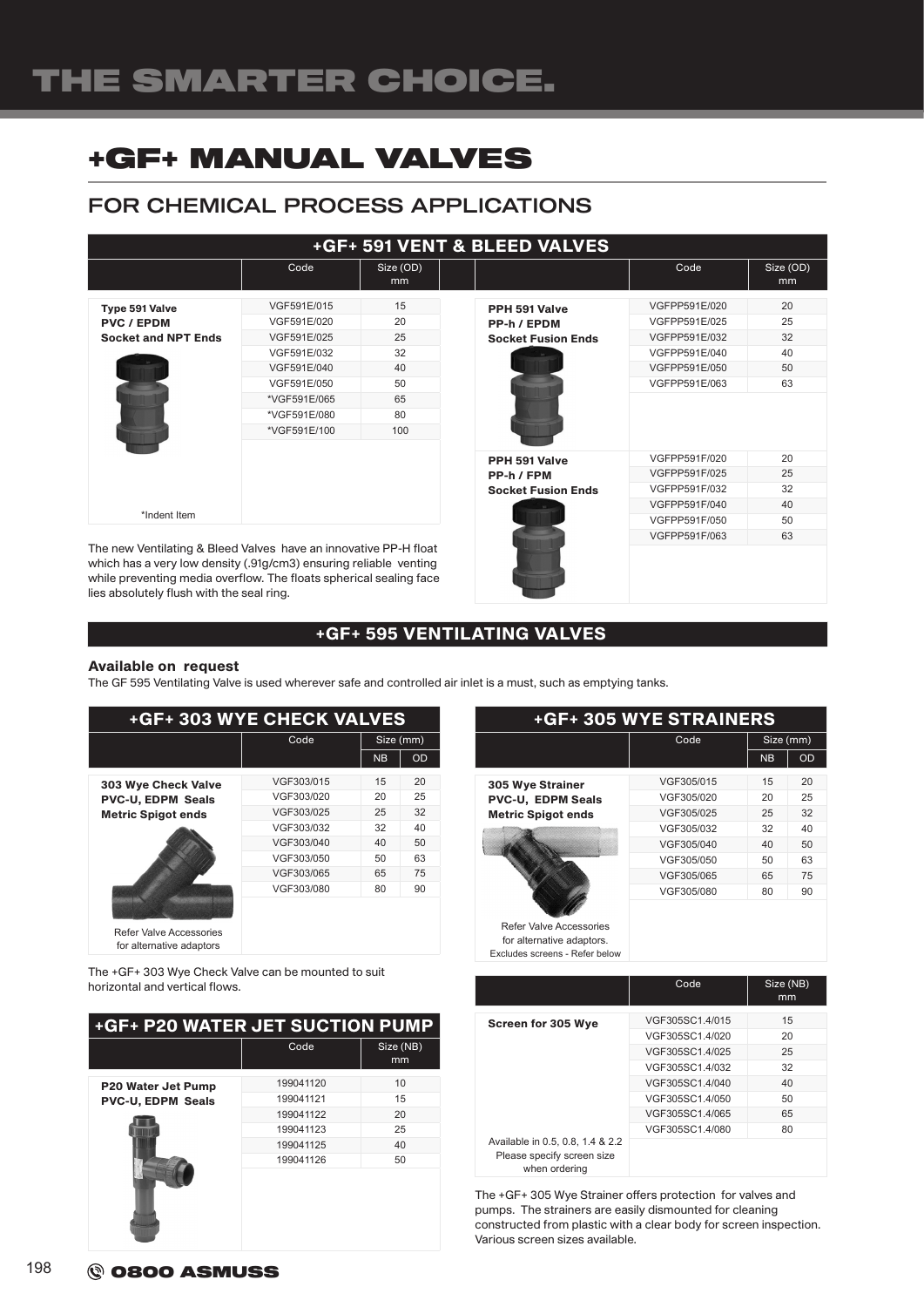

### FOR CHEMICAL PROCESS APPLICATIONS

| +GF+ 582 PRESSURE<br><b>REDUCING VALVE</b> |                   |                 |  |  |
|--------------------------------------------|-------------------|-----------------|--|--|
|                                            | Code              | Size (OD)<br>mm |  |  |
| Type 582 Valve                             | VGF582EPDM/015    | 15              |  |  |
| PVC-u / EPDM                               | VGF582EPDM/020    | 20              |  |  |
| Socket                                     | VGF582EPDM/025    | 25              |  |  |
|                                            | VGF582EPDM/032    | 32              |  |  |
|                                            | VGF582EPDM/040    | 40              |  |  |
|                                            | VGF582EPDM/050    | 50              |  |  |
|                                            |                   |                 |  |  |
| Type 582 Valve                             | VGF582FPM/015     | 15              |  |  |
| PVC-u / FPM                                | VGF582FPM/020     | 20              |  |  |
| <b>Socket</b>                              | VGF582FPM/025     | 25              |  |  |
|                                            | VGF582FPM/032     | 32              |  |  |
|                                            | VGF582FPM/040     | 40              |  |  |
|                                            | VGF582FPM/050     | 50              |  |  |
|                                            |                   |                 |  |  |
| Type 582 Valve                             | VGFC582FPM/015    | 15              |  |  |
| <b>CPVC / FPM</b>                          | VGFC582FPM/020    | 20              |  |  |
| <b>Socket ASTM</b>                         | VGFC582FPM/025    | 25              |  |  |
|                                            | VGFC582FPM/032    | 32              |  |  |
|                                            | VGFC582FPM/040    | 40              |  |  |
|                                            | VGFC582FPM/050    | 50              |  |  |
| Type 582 Valve                             | VGFPP582EPDM/020  | 20              |  |  |
| PP-h / EPDM                                | VGFPP582EPDM/025  | 25              |  |  |
| <b>Socket Metric</b>                       | VGFPP582EPDM/032  | 32              |  |  |
|                                            | VGFPP582EPDM/040  | 40              |  |  |
|                                            | VGFPP582EPDM/050  | 50              |  |  |
|                                            | VGFPP582EPDM/063  | 63              |  |  |
|                                            |                   |                 |  |  |
| Type 582 Valve                             | VGFPP582FPM/020   | 20              |  |  |
| PP-h / FPM                                 | VGFPP582FPM/025   | 25              |  |  |
| <b>Socket Metric</b>                       | VGFPP582FPM/032   | 32              |  |  |
|                                            | VGFPP582FPM/040   | 40              |  |  |
|                                            | VGFPP582FPM/050   | 50              |  |  |
|                                            | VGFPP582FPM/063   | 63              |  |  |
|                                            |                   |                 |  |  |
| Type 582 Valve                             | VGFPVDF582FPM/020 | 20              |  |  |
| <b>PVDF / FPM</b>                          | VGFPVDF582FPM/025 | 25              |  |  |
| <b>Spigot Metric</b>                       | VGFPVDF582FPM/032 | 32              |  |  |
|                                            | VGFPVDF582FPM/040 | 40              |  |  |
|                                            | VGFPVDF582FPM/050 | 50              |  |  |
|                                            | VGFPVDF582FPM/063 | 63              |  |  |
|                                            |                   |                 |  |  |

Pressure reducing valves, often referred to as pressure control valves, ensure that the pressure at the valve outlet remains constant. They are used wherever a higher system pressure needs to be reduced to a pre-defined value. Depending on the application, fluctuating pressures are evened out or devices branching out from the main pipeline are protected against excessive pressure.

Note: All valves listed are WITHOUT Manometer

| +GF+ 586 PRESSURE<br><b>RETAINING VALVE</b> |                                        |                              |  |  |
|---------------------------------------------|----------------------------------------|------------------------------|--|--|
|                                             | Code                                   | Size (OD)<br>$\overline{mm}$ |  |  |
| Type 586 Valve                              | VGF586EPDM/015                         | 15                           |  |  |
| PVC-u / EPDM                                | VGF586EPDM/020                         | 20                           |  |  |
| <b>Socket</b>                               | VGF586EPDM/025                         | 25                           |  |  |
|                                             | VGF586EPDM/032                         | 32                           |  |  |
|                                             | VGF586EPDM/040                         | 40                           |  |  |
|                                             | VGF586EPDM/050                         | 50                           |  |  |
|                                             |                                        |                              |  |  |
| Type 586 Valve                              | VGF586FPM/015                          | 15                           |  |  |
| PVC-u / FPM                                 | VGF586FPM/020                          | 20                           |  |  |
| <b>Socket</b>                               | VGF586FPM/025                          | 25                           |  |  |
|                                             | VGF586FPM/032                          | 32                           |  |  |
|                                             | VGF586FPM/040                          | 40                           |  |  |
|                                             | VGF586FPM/050                          | 50                           |  |  |
|                                             | VGFC586FPM/015                         | 15                           |  |  |
| Type 586 Valve<br>CPVC / FPM                | VGFC586FPM/020                         | 20                           |  |  |
| <b>Socket ASTM</b>                          | VGFC586FPM/025                         | 25                           |  |  |
|                                             | VGFC586FPM/032                         | 32                           |  |  |
|                                             | VGFC586FPM/040                         | 40                           |  |  |
|                                             | VGFC586FPM/050                         | 50                           |  |  |
|                                             | VGFPP586EPDM/020                       | 20                           |  |  |
| <b>Type 586 Valve</b>                       | VGFPP586EPDM/025                       | 25                           |  |  |
| PP-h / EPDM<br><b>Socket Metric</b>         | VGFPP586EPDM/032                       | 32                           |  |  |
|                                             | VGFPP586EPDM/040                       | 40                           |  |  |
|                                             | VGFPP586EPDM/050                       | 50                           |  |  |
|                                             | VGFPP586EPDM/063                       | 63                           |  |  |
|                                             |                                        |                              |  |  |
| Type 586 Valve                              | VGFPP586FPM/020                        | 20                           |  |  |
| PP-h / FPM                                  | VGFPP586FPM/025                        | 25                           |  |  |
| <b>Socket Metric</b>                        | VGFPP586FPM/032                        | 32                           |  |  |
|                                             | VGFPP586FPM/040                        | 40                           |  |  |
|                                             | VGFPP586FPM/050                        | 50                           |  |  |
|                                             | VGFPP586FPM/063                        | 63                           |  |  |
|                                             |                                        |                              |  |  |
| Type 586 Valve                              | VGFPVDF586FPM/020                      | 20                           |  |  |
| PVDF / FPM                                  | VGFPVDF586FPM/025                      | 25                           |  |  |
| <b>Spigot Metric</b>                        | VGFPVDF586FPM/032                      | 32                           |  |  |
|                                             | VGFPVDF586FPM/040                      | 40                           |  |  |
|                                             | VGFPVDF586FPM/050<br>VGFPVDF586FPM/063 | 50<br>63                     |  |  |
|                                             |                                        |                              |  |  |

Pressure retaining valves,also known as overflow valves,ensure that the pressure at the valve inlet remains constant. They are use whenever the system pressure needs to be constant or a defined counterpressure need to be generated against feed pumps. They balace out pressure pulsationand reduce pressutre peaks.

Note: All valves listed are WITHOUT Manometer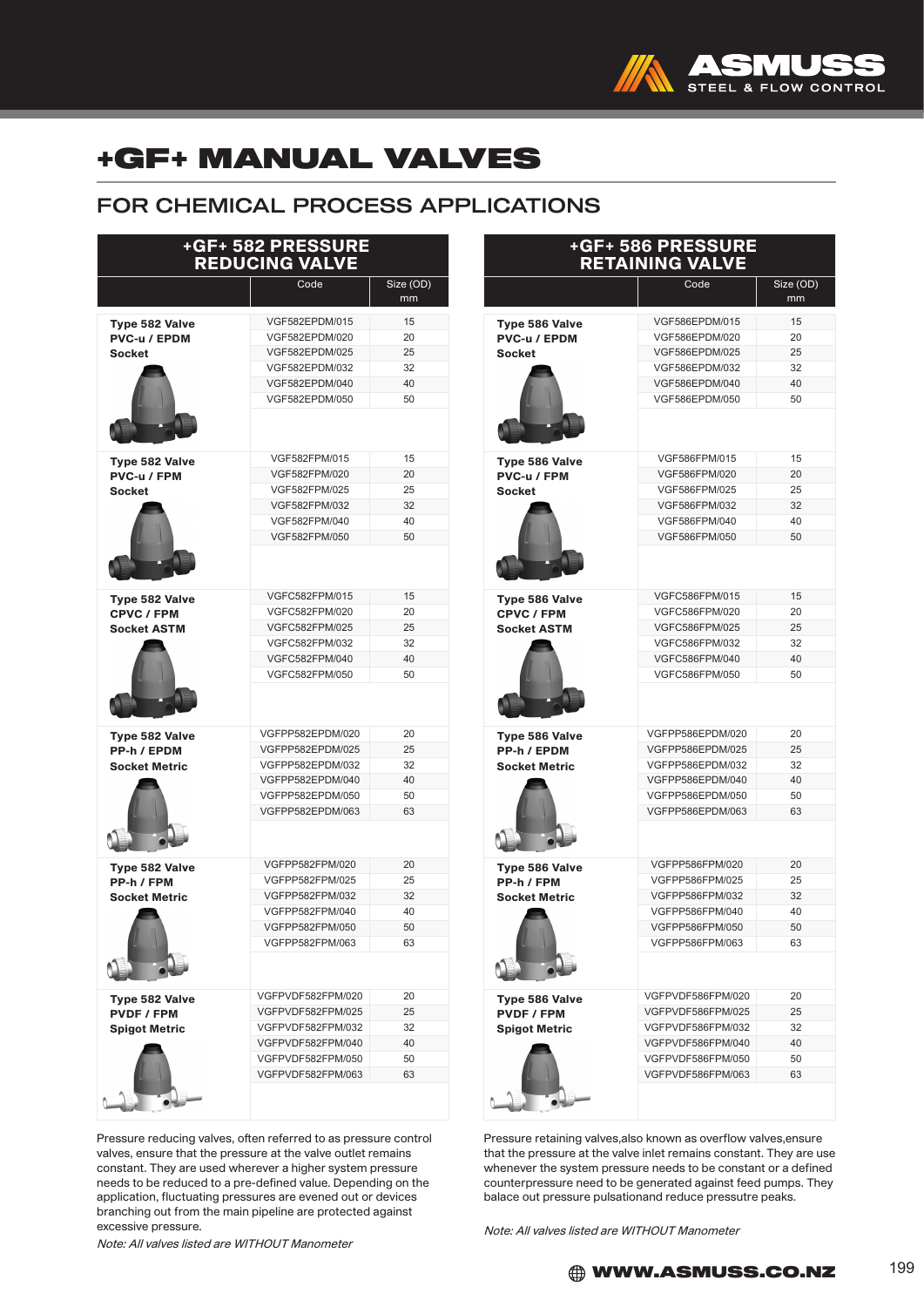# THE SMARTER CHOICE.

## +GF+ MANUAL VALVES

### FOR CHEMICAL PROCESS APPLICATIONS

| +GF+ 567 INDUSTRIAL STANDARD BUTTERFLY VALVE             |                                                                                                    |                                     |                                                                       |                                                                                                    |                                        |
|----------------------------------------------------------|----------------------------------------------------------------------------------------------------|-------------------------------------|-----------------------------------------------------------------------|----------------------------------------------------------------------------------------------------|----------------------------------------|
|                                                          | Code                                                                                               | Size (NB)<br>mm                     |                                                                       | Code                                                                                               | Size (NB)<br>mm                        |
| <b>PVC-U, EPDM Seals</b><br><b>Wafer, Lever Operated</b> | VGF567/050<br>VGF567/065<br>VGF567/080<br>VGF567/100<br>VGF567/125<br>VGF567/150                   | 50<br>65<br>80<br>100<br>125<br>150 | <b>PVC-U, FPM Seals</b><br><b>Wafer, Lever Operated</b>               | VGF567FPM/050<br>VGF567FPM/065<br>VGF567FPM/080<br>VGF567FPM/100<br>VGF567FPM/125<br>VGF567FPM/150 | 50<br>65<br>80<br>100<br>125<br>150    |
| <b>PVC-C, FPM Seals</b>                                  | VGF567/200<br>VGF567/250<br>VGF567/300<br>VGFC567/065                                              | 200<br>250<br>300<br>65             | <b>ABS, EPDM Seals</b>                                                | <b>VGF567FPM/200</b><br>VGF567FPM/250<br>VGF567FPM/300<br>VGFABS567/080                            | 200<br>250<br>300<br>80                |
| <b>Wafer, Lever Operated</b>                             | VGFC567/080<br>VGFC567/100<br>VGFC567/150<br>VGFC567/200                                           | 80<br>100<br>150<br>200             | <b>Wafer, Lever Operated</b>                                          | VGFABS567/100<br>VGFABS567/150<br>VGFABS567/200                                                    | 100<br>150<br>200                      |
|                                                          | Code                                                                                               | Size (OD)<br>mm                     | <b>PVC-U. EPDM Seals</b><br><b>Wafer, Gear Box</b><br><b>Operated</b> | VGF567GB/050<br>VGF567GB/065<br>VGF567GB/080                                                       | 50<br>65<br>80                         |
| <b>PP-h, EPDM Seals</b><br><b>Lever Operated</b>         | VGFPP567E/063<br>VGFPP567E/075<br>VGFPP567E/090<br>VGFPP567E/110<br>VGFPP567E/140<br>VGFPP567E/160 | 63<br>75<br>90<br>110<br>140<br>160 |                                                                       | VGF567GB/100<br>VGF567GB/125<br>VGF567GB/150<br>VGF567GB/200<br>VGF567GB/250<br>VGF567GB/300       | 100<br>125<br>150<br>200<br>250<br>300 |
|                                                          | VGFPP567E/225                                                                                      | 225                                 |                                                                       |                                                                                                    |                                        |

The model 567 Butterfly Valve is uniquely designed with a double eccentric disc. This reduces the frictional behaviour and seal wear, and provides improved protection against pressure surges. Operating torque is reduced by up to 50% increasing service life. The standard lever operated valve has 6 ratchet teeth to engage in the index plate ensuring safe and secure lever positioning. The index plate is set to 5 degree increments and is and optional fine adjustment can be fitted. Optimal limit switches can be fitted inside the shaft housing. Gearbox operated models are also available in PVC-U

|                                                                         |                                                                                         |                                            | +GF+ 568 INDUSTRIAL STANDARD BUTTERFLY VALVE                           |                                                                                         |                                            |
|-------------------------------------------------------------------------|-----------------------------------------------------------------------------------------|--------------------------------------------|------------------------------------------------------------------------|-----------------------------------------------------------------------------------------|--------------------------------------------|
|                                                                         | Code                                                                                    | Size (NB)<br>mm                            |                                                                        | Code                                                                                    | Size (NB)<br>mm                            |
| <b>PVC-U, EPDM Seals</b><br><b>Lugged ANSI</b><br><b>Lever Operated</b> | 161568102<br>161568103<br>161568104<br>161568105<br>161568106<br>161568107<br>161568108 | 50<br>65<br>80<br>100<br>125<br>150<br>200 | <b>PVC-U, EPDM Seals</b><br><b>Lugged DIN</b><br><b>Lever Operated</b> | 161568002<br>161568003<br>161568004<br>161568005<br>161568006<br>161568007<br>161568008 | 50<br>65<br>80<br>100<br>125<br>150<br>200 |
| <b>PVC-U, FPM Seals</b><br><b>Lugged ANSI</b><br><b>Lever Operated</b>  | 161568122<br>161568123<br>161568124<br>161568125<br>161568126<br>161568127<br>161568128 | 50<br>65<br>80<br>100<br>125<br>150<br>200 | <b>PVC-U, FPM Seals</b><br><b>Lugged DIN</b><br><b>Lever Operated</b>  | 161568022<br>161568023<br>161568024<br>161568025<br>161568026<br>161568027<br>161568028 | 50<br>65<br>80<br>100<br>125<br>150<br>200 |

The model 568 offers the same specifications as the model 567 but with a black epoxy coasted fully lugged body. Valves are available in both ANSI and DIN pattern suitable for end of line service.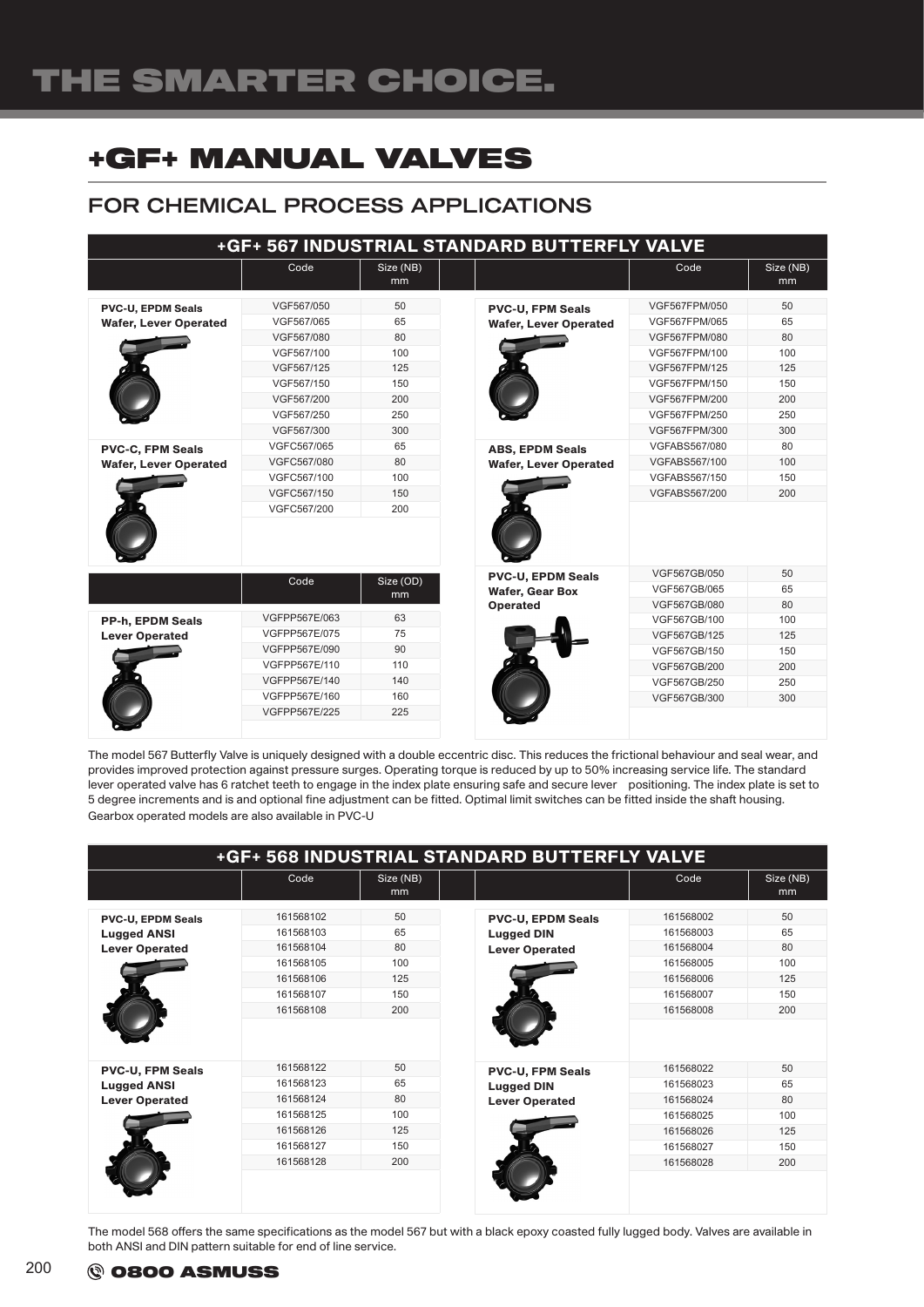

### FOR CHEMICAL PROCESS APPLICATIONS

The new generation +GF+ Diaphragm Valves have been created with three key elements in mind: safety, simplicity and efficiency. Now with one single central housing nut, plug and play features and improved liner flow properties the new generation valve series is an excellent choice for chemical process, water treatment and microelectronices applications.

These modular valves will be available in a range of materials and be configured with double union, spigot and flanged connections.

Related Documents: • The New Generation Diaphragm Valve Brochure • Innovation by Revolution Product Brochure

| <b>+GF+ 514 DOUBLE UNION END CONFIGURATION DIAPHRAGM VALVES</b>                                           |                                                                                                          |                                  |                                                                                                       |                                                                                                                      |                                  |
|-----------------------------------------------------------------------------------------------------------|----------------------------------------------------------------------------------------------------------|----------------------------------|-------------------------------------------------------------------------------------------------------|----------------------------------------------------------------------------------------------------------------------|----------------------------------|
|                                                                                                           | Code                                                                                                     | Size (NB)<br>m <sub>m</sub>      |                                                                                                       | Code                                                                                                                 | Size (OD)<br>mm                  |
| <b>PVC</b><br><b>EPDM Diaphragm</b><br><b>EDPM O-Rings</b><br><b>Socket Union Ends</b><br><b>ASTM</b>     | VGF514/015<br>VGF514/020<br>VGF514/025<br>VGF514/032<br>VGF514/040<br>VGF514/050                         | 15<br>20<br>25<br>32<br>40<br>50 | PP-h<br><b>EPDM Diaphragm</b><br><b>EDPM O-Rings</b><br><b>Socket Union Ends</b><br><b>Metric</b>     | VGFPP514/020<br>VGFPP514/025<br>VGFPP514/032<br>VGFPP514/040<br>VGFPP514/050<br>VGFPP514/063                         | 20<br>25<br>32<br>40<br>50<br>63 |
| <b>PVC</b><br><b>PTFE/EPDM Diaphragm</b><br><b>FPM O-Rings</b><br><b>Socket Union Ends</b><br><b>ASTM</b> | VGF514PTFE/015<br>VGF514PTFE/020<br>VGF514PTFE/025<br>VGF514PTFE/032<br>VGF514PTFE/040<br>VGF514PTFE/050 | 15<br>20<br>25<br>32<br>40<br>50 | PP-h<br><b>PTFE/EPDM Diaphragm</b><br><b>FPM O-Rings</b><br><b>Socket Union Ends</b><br><b>Metric</b> | VGFPP514PTFE/020<br>VGFPP514PTFE/025<br>VGFPP514PTFE/032<br>VGFPP514PTFE/040<br>VGFPP514PTFE/050<br>VGFPP514PTFE/063 | 20<br>25<br>32<br>40<br>50<br>63 |

+GF+ 514 Valves can be configured in other materials. Please contact our sales team for pricing information and availability. The +GF+ 515 Spigot End and 517 Flanged range will be introduced later in the year. Please refer to our 315 and 317 series product list.

| +GF+ 317 DIAPHRAGM VALVES                          |                          |                 |                                                   |                        |                 |
|----------------------------------------------------|--------------------------|-----------------|---------------------------------------------------|------------------------|-----------------|
|                                                    | Code                     | Size (NB)<br>mm |                                                   | Code                   | Size (OD)<br>mm |
| <b>PVC-U, EPDM Seals</b><br><b>Flange ANSI 150</b> | VGF317/065<br>VGF317/080 | 65<br>80        | <b>PVC-U, EPDM Seals</b><br><b>Flange ISO/DIN</b> | 161317523<br>161317524 | 65<br>80        |
| VGF317/100<br>VGF317/150                           | 100<br>150               |                 | 161317525<br>161317527                            | 100<br>150             |                 |
|                                                    |                          |                 |                                                   |                        |                 |

Other materials and seals available on request.

The +GF+ 317 model has flanged end connections and is available in sizes up to 150 with ANSi-150 or iSO/DiN drilling configurations. Sizes 65-100mm have fixed flanges. If you need other combinations other than those listed in our product list please contact us. Flanged ends for 15-50mm Diaphragm Valves can be achieved by using the 315 model Diaphragm Valve and appropriate flanges (refer to our Piping Systems range).

All +GF+ Valves are of a modular construction. If the valve combination you require is not on our product list please contact us as we are likely to be able to build a valve to meet your requirements. Asmuss stock a comprehensive range of spare parts and accessories. Please contact us for more information.